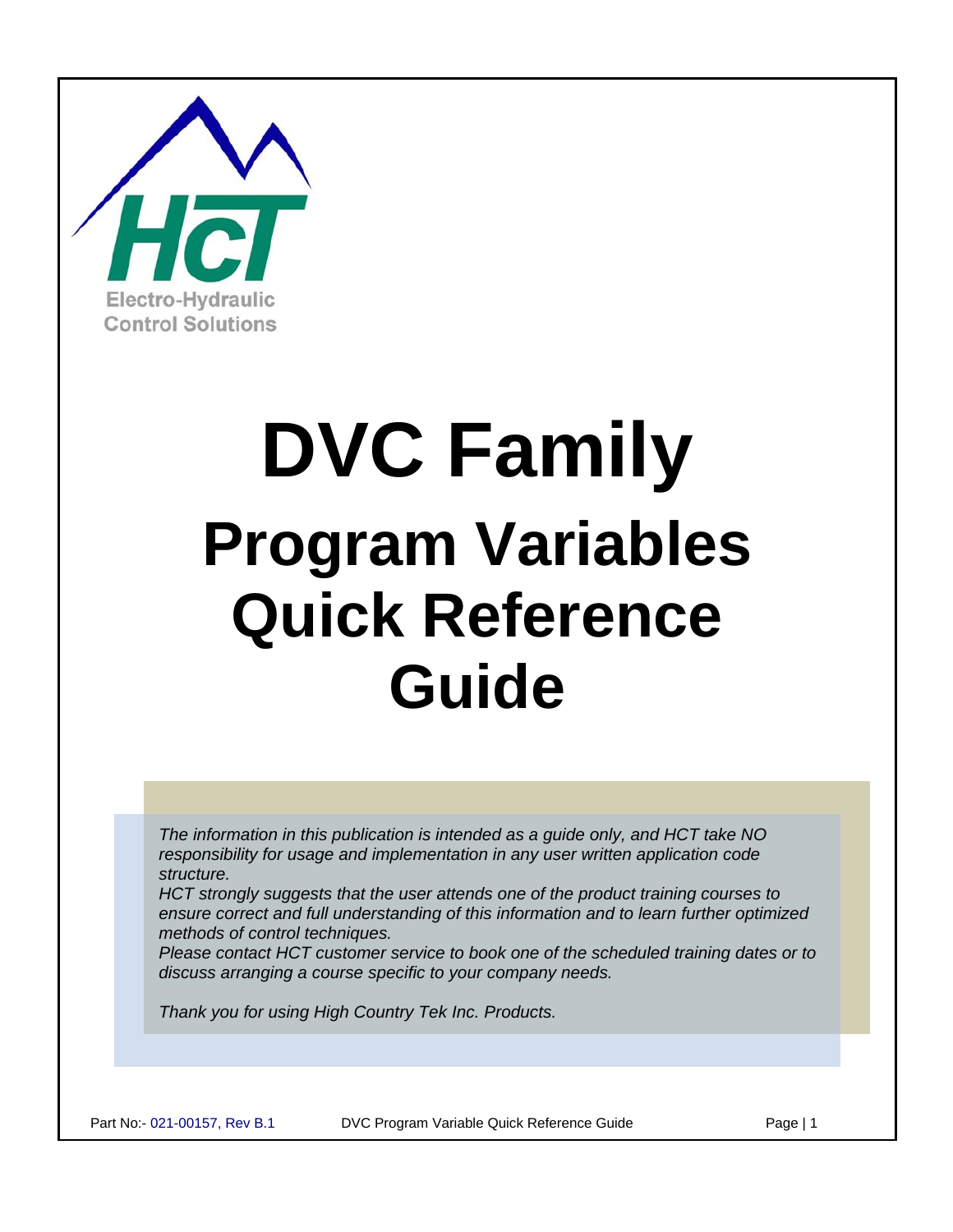

**Welcome** to the High Country Tek Inc. DVC Program Variable Quick Reference Guide, and thank you for selecting the HCT range of controllers to use in your application.

The following information is designed to allow you to find the correct variable with correct syntax and use it effectively within your application code.

Some of these variables are commonly known while others were available but not obvious to the user until now, and our field application engineers ( FAE's ) have also guided engineering to add and clarify variables that were unavailable before.

We value our customers, their experience and abilities and ask that if you would like to see any additions, subtractions or find any errors in this publication, that you contact HCT's customer service so that we can correct the information and make sure that our programming community is using the latest information.

#### **Program Variables:**

Program variables are identifiers that are used by you in your application program to refer to specific input or output values and to control the operation of a specific Input or Output. This information is divided into various subsections according to Input / Output category and the following gives the definition of all the available program variables for the DVC family of products.

We will be adding real programming examples and proven algorithms to this manual as the HCT applications library grows, please do not hesitate to send us your programming tips, shortcuts or code that you feel would benefit other users of our controllers and equipment.

#### **An example would be how to have a joystick control a bi-directional coil –**

**'enable the output PWM\_1.ENABLE = TRUE** 

**'Set the direction of a twin coil (bi-directional valve) PWM\_1.DIR=ANA\_1.DIR** 

**'Set the % of input = to the % of current (within Min and Max limits) PWM\_1=ANA\_1** 

**Or how to utilize a function curve –**

**curve1.in=ana\_1 pwm\_1=curve1.out** 

If you require urgent support, more information or would like specific programming areas clarified, please contact us on the customer support number at 1 530 265 3236 or mail us through our website at [www.highcountrytek.com,](http://www.highcountrytek.com/) giving details of your issue and how we can contact you.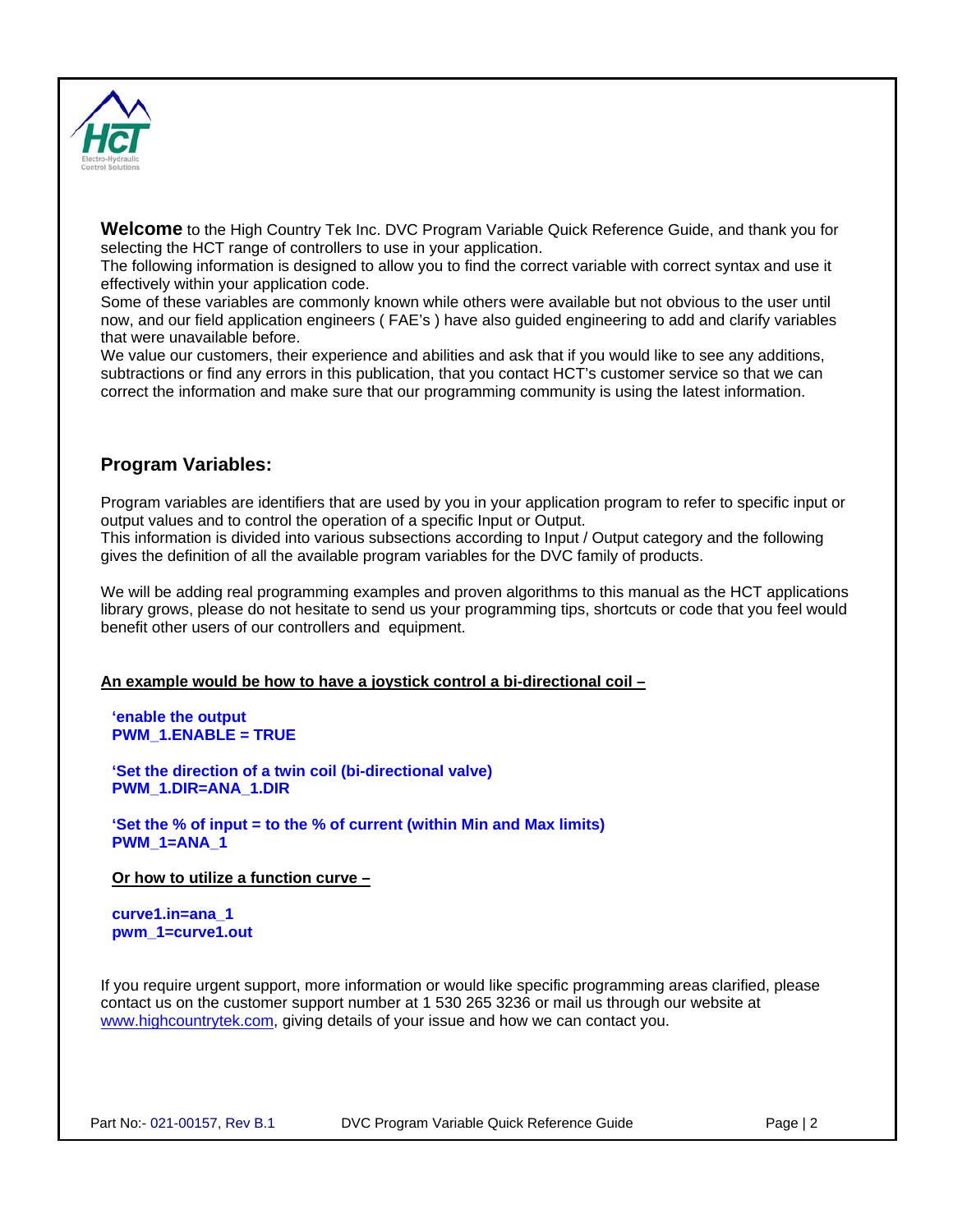

### **Manual Index:**

|                              |                                            | 9         |
|------------------------------|--------------------------------------------|-----------|
|                              |                                            |           |
|                              |                                            |           |
|                              |                                            |           |
|                              |                                            |           |
|                              |                                            |           |
|                              |                                            |           |
|                              |                                            |           |
|                              |                                            |           |
| Part No:- 021-00157, Rev B.1 | DVC Program Variable Quick Reference Guide | Page $ 3$ |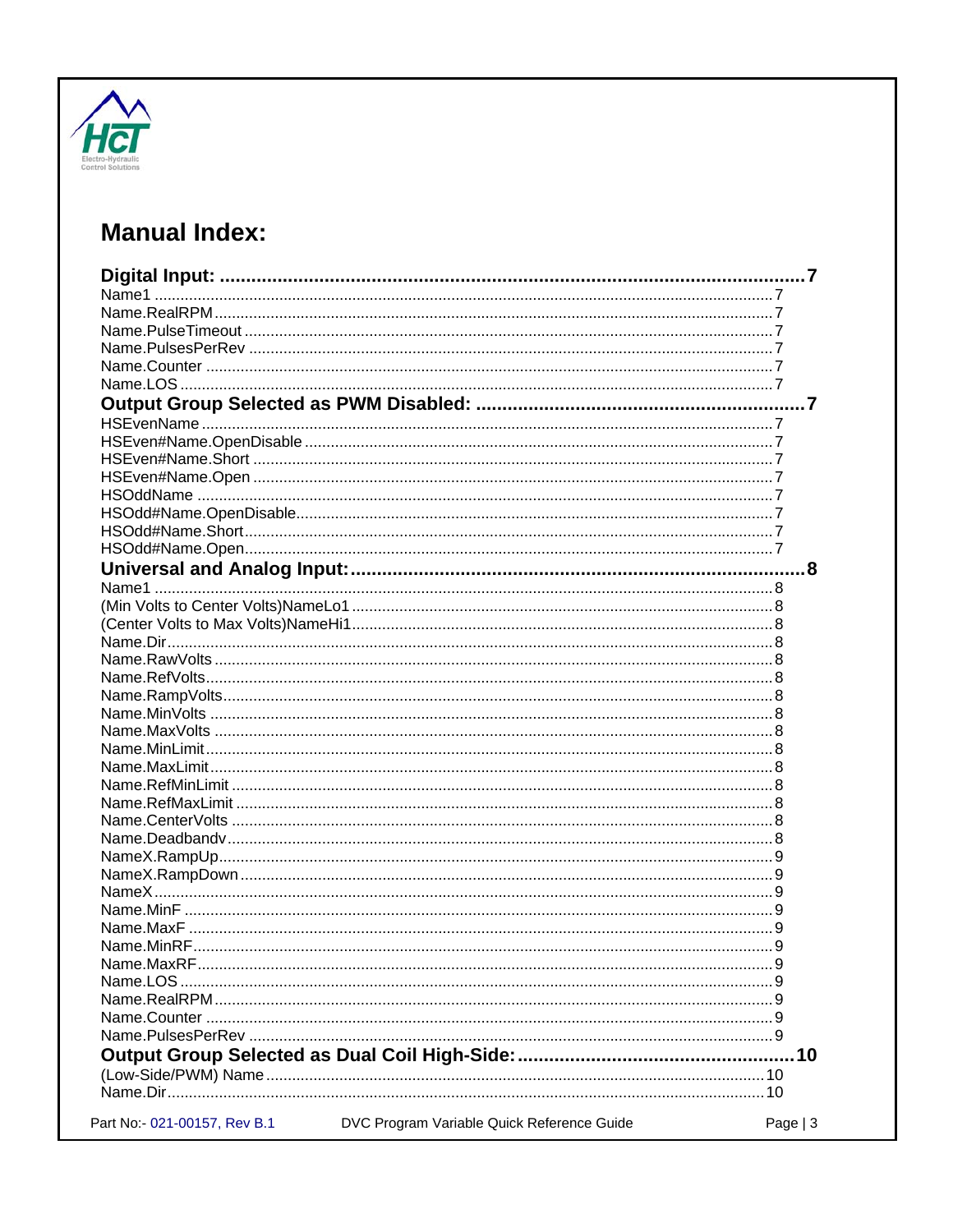

| Part No:- 021-00157, Rev B.1 | DVC Program Variable Quick Reference Guide | Page $ 4$ |
|------------------------------|--------------------------------------------|-----------|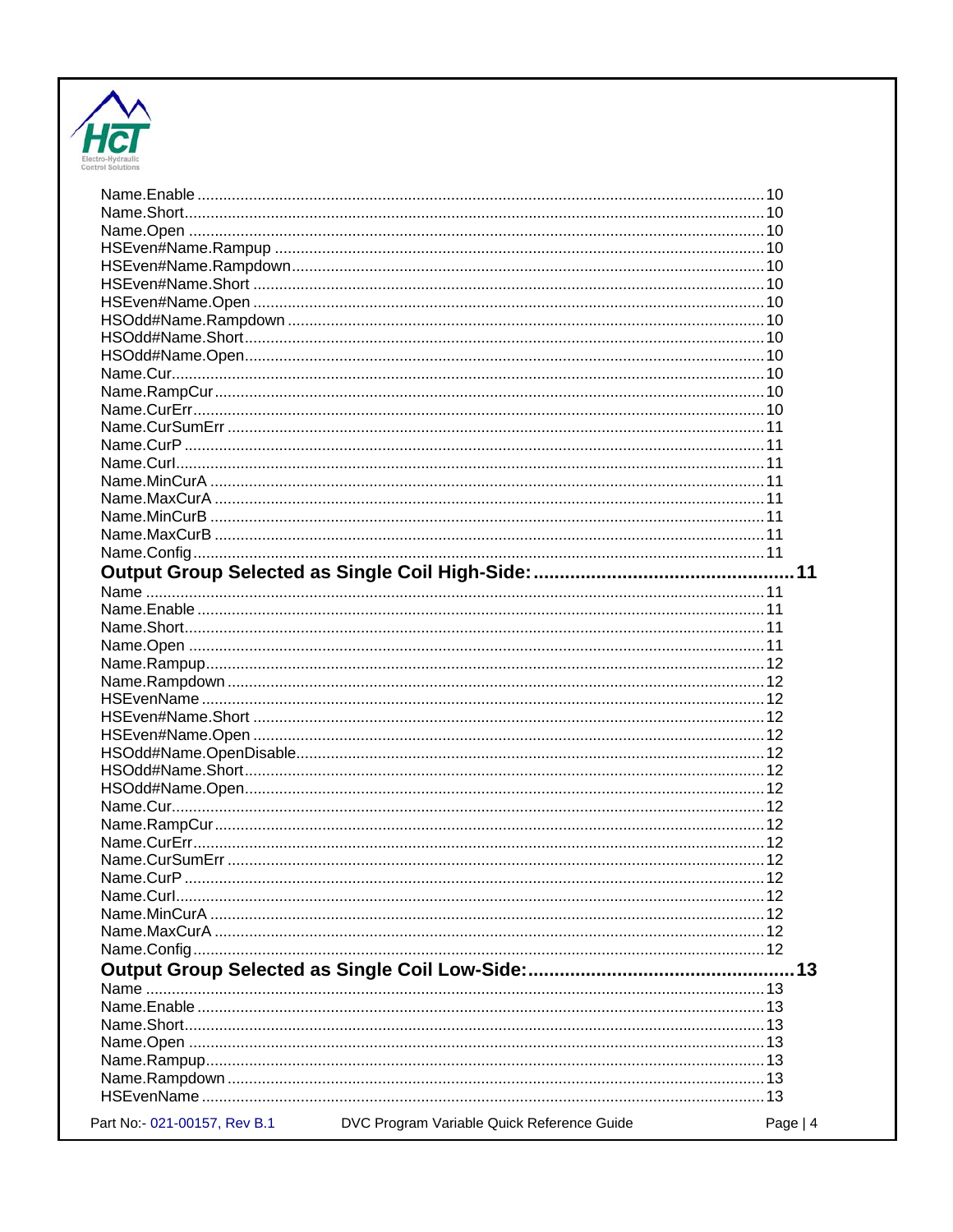

| Name Curl                    | $\sim$ 15                                  |            |
|------------------------------|--------------------------------------------|------------|
|                              |                                            |            |
|                              |                                            |            |
|                              |                                            |            |
|                              |                                            |            |
|                              |                                            |            |
|                              |                                            |            |
|                              |                                            |            |
|                              |                                            |            |
|                              |                                            |            |
|                              |                                            |            |
|                              |                                            |            |
|                              |                                            |            |
| Part No:- 021-00157, Rev B.1 | DVC Program Variable Quick Reference Guide | Page $  5$ |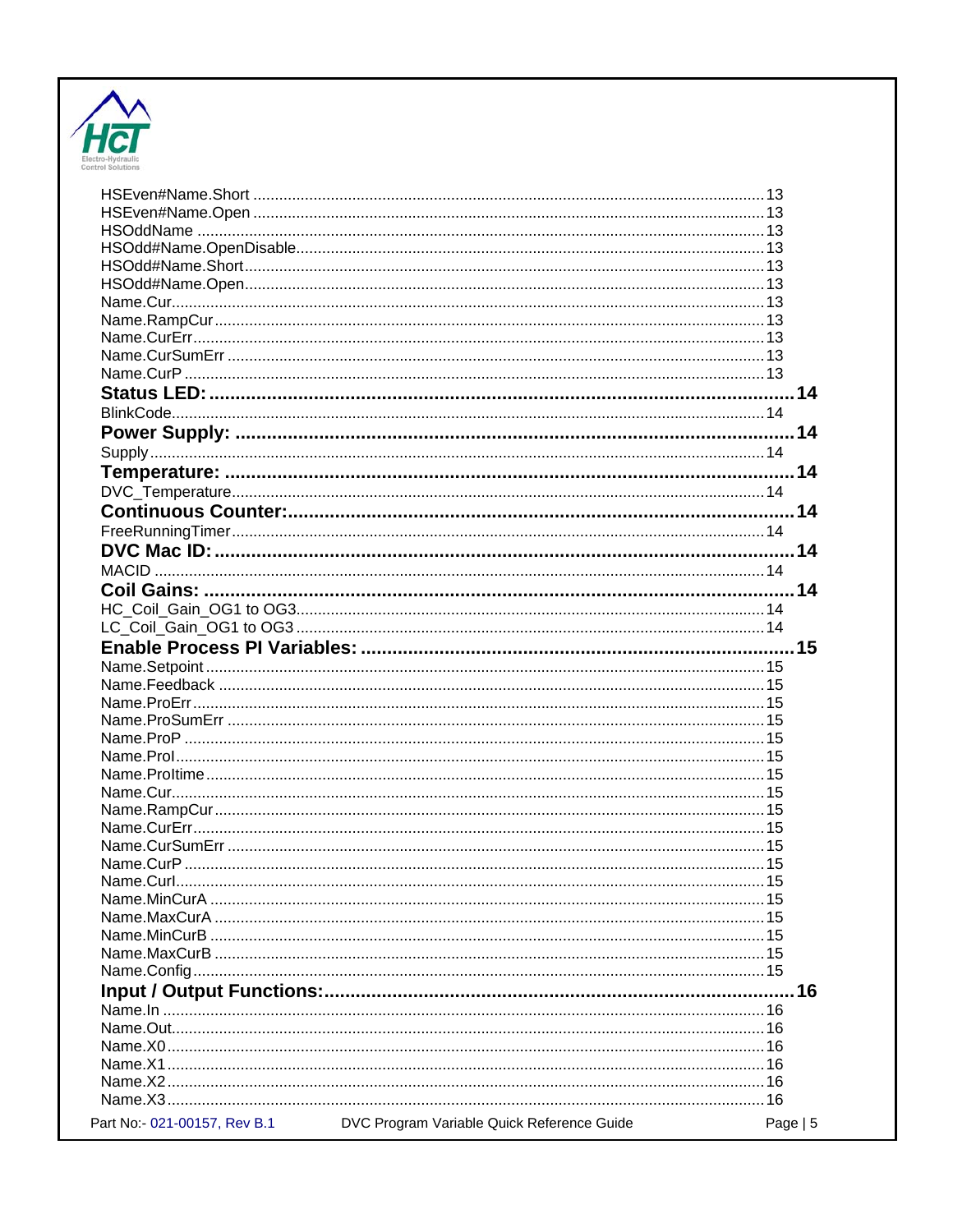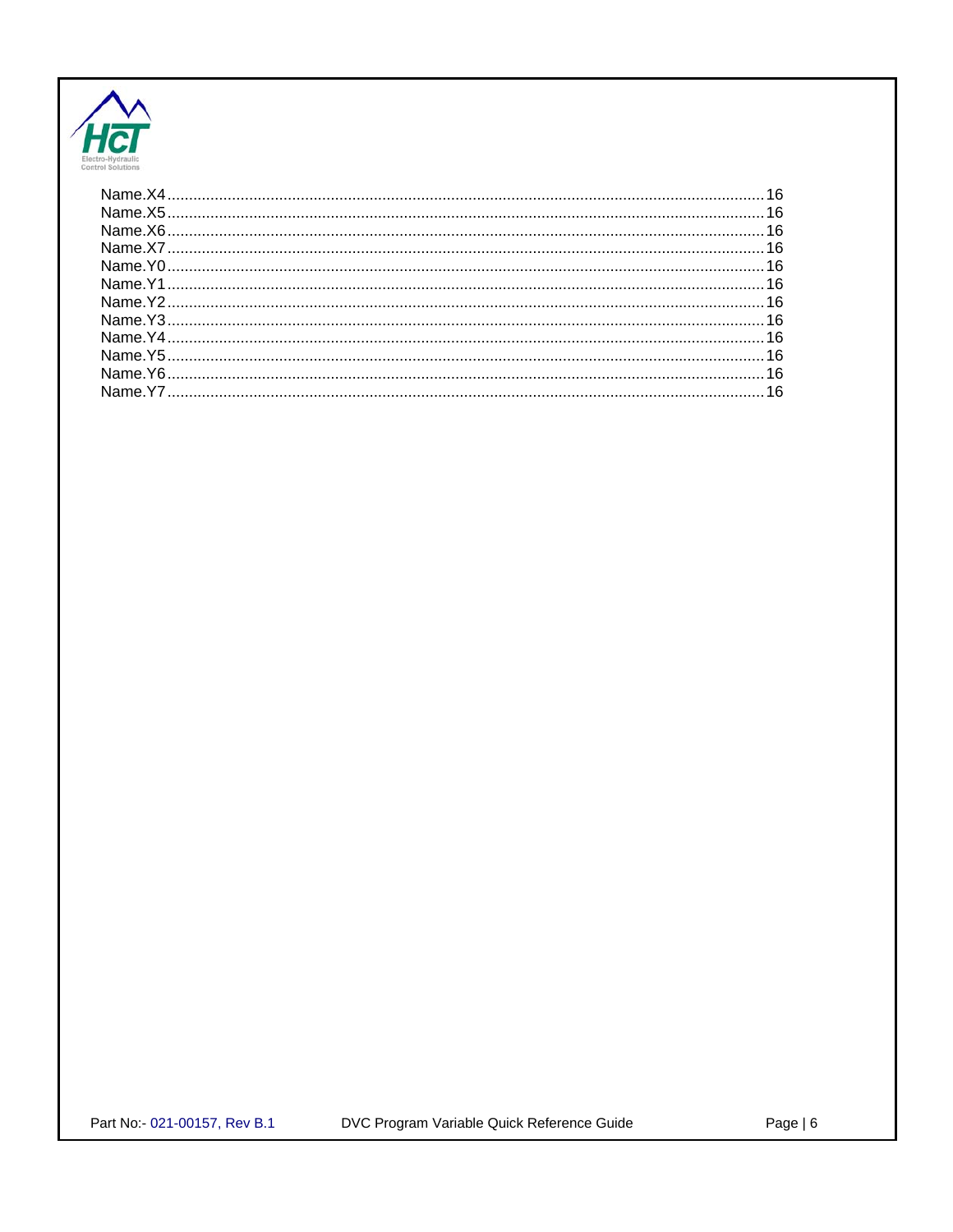<span id="page-6-0"></span>

## **Digital Input:**

| <b>Name</b>       | <b>Description</b>                                                   | Range                                       |
|-------------------|----------------------------------------------------------------------|---------------------------------------------|
| Name1             | Set/Get the state of the switch                                      | False or Off, True or On                    |
| Name.RealRPM      | For Pulse inputs Only. This will display the<br>REAL calculated RPM. | 0 to 9999                                   |
| Name.PulseTimeout | Get/Set Pulse Timeout for Loss of Signal                             | 0 to 65535                                  |
| Name.PulsesPerRev | Get/Set Pulses Per Revolution                                        | 0 to 9999                                   |
| Name.Counter      | Get/Set Unsigned Integer Value of the<br>Counter. Pulse inputs Only  | 0 to 65535                                  |
| Name.LOS          | Loss of Signal flag set after time out. For<br>Pulse inputs Only     | False (Pulses ok), True (No Pulse<br>Input) |

### **Output Group Selected as PWM Disabled:**

| <b>Name</b>              | <b>Description</b>                                      | Range                          |
|--------------------------|---------------------------------------------------------|--------------------------------|
| <b>HSEvenName</b>        | Set the Bang-bang Coil to On or Off                     | Off, On                        |
| HSEven#Name.OpenDisable  | Set the Enable or Disable Coil Open<br><b>Detection</b> | 0 [Enabled], 1 [Disabled]      |
| <b>HSEven#Name.Short</b> | Get the Coil Flag for Short Status                      | Off [Coil Ok], On [Coil Short] |
| <b>HSEven#Name.Open</b>  | Get the Coil Flag for Open Status                       | Off [Coil Ok], On [Coil Open]  |
| <b>HSOddName</b>         | Set the Bang-bang Coil to On or Off                     | Off, On                        |
| HSOdd#Name.OpenDisable   | Set the Enable or Disable Coil Open<br>Detection        | 0 [Enabled], 1 [Disabled]      |
| <b>HSOdd#Name.Short</b>  | Get the Coil Flag for Short Status                      | Off [Coil Ok], On [Coil Short] |
| HSOdd#Name.Open          | Get the Coil Flag for Open Status                       | Off [Coil Ok], On [Coil Open]  |

Part No:- 021-00157, Rev B.1 DVC Program Variable Quick Reference Guide Page | 7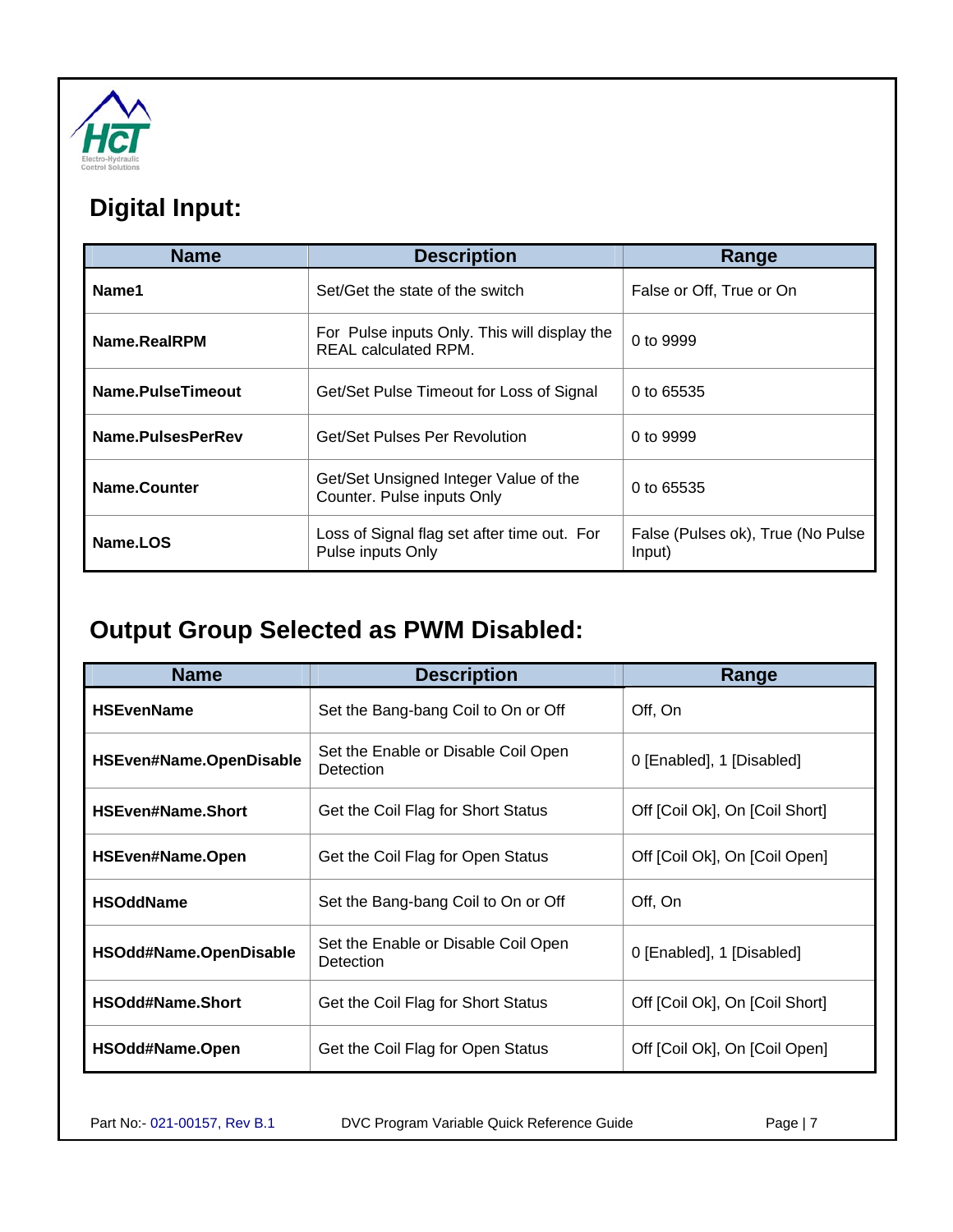<span id="page-7-0"></span>

## **Universal and Analog Input:**

| <b>Name</b>                                  | <b>Description</b>                                                                                                               | Range                                    |
|----------------------------------------------|----------------------------------------------------------------------------------------------------------------------------------|------------------------------------------|
| Name1                                        | Get 0 to 100% or 0 to1023 counts regardless of<br>direction                                                                      | 0% to 100% or 0 to 1023 counts           |
| (Min Volts to Center<br>Volts)NameLo1        | Get 0 to 100% or 0 to1023 counts of Min to (Center<br>- Deadband) only if Center is enabled                                      | 0% to 100% or 0 to 1023 counts           |
| (Center Volts to Max<br><b>Volts)NameHi1</b> | Get 0 to 100% or 0 to1023 counts of (Center +<br>Deadband) to Max only if Center is enabled                                      | 0% to 100% or 0 to 1023 counts           |
| Name.Dir                                     | Get the Upper or Lower Side of the Analog Input<br>only if Center is enabled.<br>Lower Side voltage is lower than the Upper Side | False (Lower Side), True (Upper<br>Side) |
| Name.RawVolts                                | Volts or mAmps ( $mA =$ universal input ma select)                                                                               | 0 to 1023 * Scale2                       |
| Name.RefVolts                                | Reference Volts = RefVolts * .00489                                                                                              | 0 to 1023                                |
| Name.RampVolts                               | Ramped Volts = RampVolts * Scale Factor                                                                                          | 0 to 1023 * Scale2                       |
| <b>Name.MinVolts</b>                         | When Name = $0\%$ (i.e. Center not enabled)                                                                                      | 0 to 1023 * Scale2                       |
| Name.MaxVolts                                | When Name = $100\%$                                                                                                              | 0 to 1023 * Scale2                       |
| <b>Name.MinLimit</b>                         | Threshold for Name.MinF                                                                                                          | 0 to 1023 * Scale2                       |
| Name.MaxLimit                                | Threshold for Name.MaxF                                                                                                          | 0 to 1023 * Scale2                       |
| <b>Name.RefMinLimit</b>                      | <b>Threshold for Name.MinRF</b>                                                                                                  | 0 to 1023 * Scale2                       |
| Name.RefMaxLimit                             | Threshold for Name MaxRF                                                                                                         | 0 to 1023 * Scale2                       |
| <b>Name.CenterVolts</b>                      | <b>Where Center Volts</b>                                                                                                        | 0 to 1023 * Scale2                       |
| Name.Deadbandv                               | Plus and minus volts about CenterVolts                                                                                           | 0 to 1023 * Scale2                       |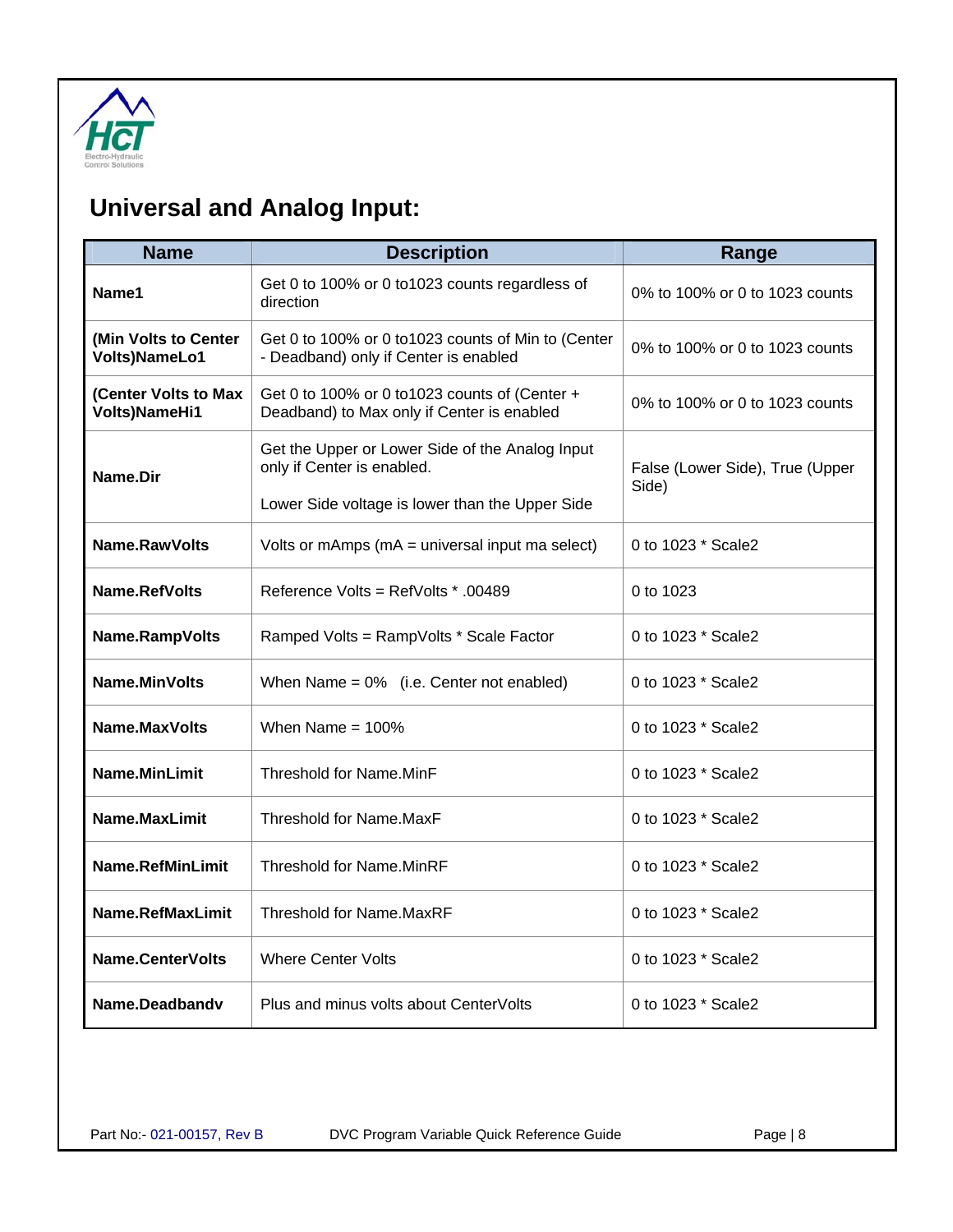<span id="page-8-0"></span>

| <b>Name</b>         | <b>Description</b>                                                                         | Range                                       |
|---------------------|--------------------------------------------------------------------------------------------|---------------------------------------------|
| NameX.RampUp        | RampUp * .01 = Time Min to Max (Seconds)                                                   | $0.0$ to 65.00 s                            |
| NameX.RampDown      | RampDown * .01 = Time Max to Min (Seconds)                                                 | $0.0$ to 65.00 s                            |
| <b>NameX</b>        | Where NameX = NameLo, NameHi if Center is<br>enabled NameX = Name if Center is not enabled |                                             |
| Name.MinF           | Status Flag set if Voltage is less than Min Limit                                          | False (ok), True (Outside Limit)            |
| Name.MaxF           | Status Flag set if Voltage is greater than Max Limit                                       | Range: False (ok), True (Outside<br>Limit)  |
| Name.MinRF          | Status Flag set if Voltage is less than Reference<br>Min Limit                             | False (ok), True (Outside Limit)            |
| Name.MaxRF          | Status Flag set if Voltage is greater than Reference<br>Max Limit                          | False (ok), True (Outside Limit)            |
| Name.LOS            | Loss of Signal flag set after time out. For Universal<br>Pulse inputs Only                 | False (Pulses ok), True (No Pulse<br>Input) |
| Name.RealRPM        | The Unsigned Integer Value of the RPM. For<br>Universal Pulse inputs Only                  | 0 to 9999                                   |
| <b>Name.Counter</b> | Get/Set Unsigned Integer Value of the Counter.<br>Universal Pulse inputs Only              | 0 to 65535                                  |
| Name.PulsesPerRev   | Get/Set Pulses Per Revolution                                                              | 0 to 9999                                   |

**1 Name is the actual name entered in the Input / Output configuration window.** 

**2 Scale depends on Input Range (0 to 5 =.00489, 0 to 10 = .00977, 0 to 25ma = 0.02158 )**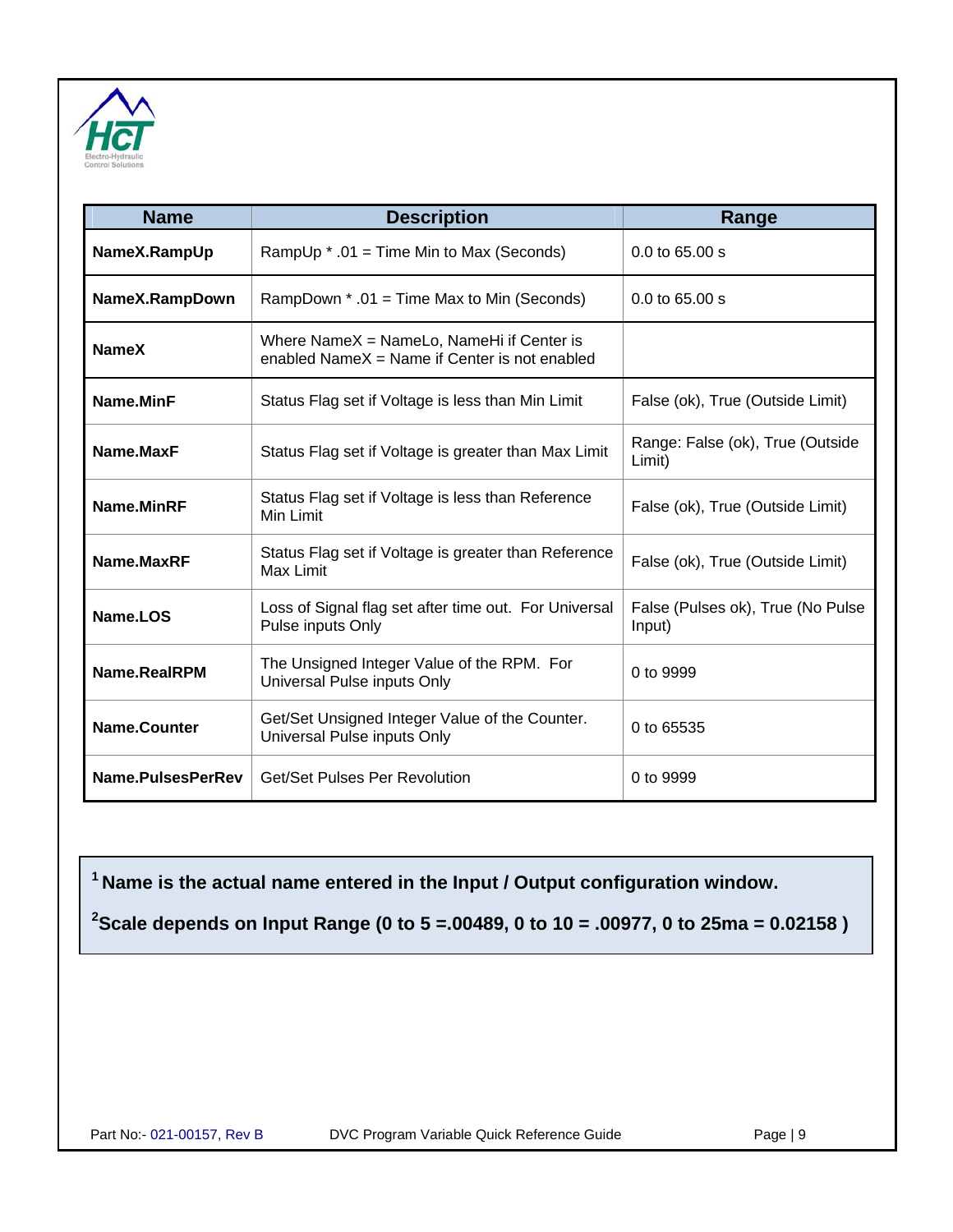<span id="page-9-0"></span>

# **Output Group Selected as <b>Dual Coil** High-Side:

| <b>Name</b>              | <b>Description</b>                                                             | Range                                           |
|--------------------------|--------------------------------------------------------------------------------|-------------------------------------------------|
| (Low-Side/PWM) Name      | Set the state Current Target or Process in<br>percentage of min to max current | 0% to 100% or 0 to 1023 counts                  |
| Name.Dir                 | Set the coil to be PWM'd, *(use High Side<br>names to set the direction)       | High-Side Odd # Name / High<br>Side Even # Name |
| Name.Enable              | Set the PWM to 0 or enable the PWM                                             | True [PWM Enabled], False<br>$[PWM = 0]$        |
| Name.Short               | Get the Coil Flag for Short Status                                             | Off [Coil Ok], On [Coil Short]                  |
| Name.Open                | Get the Coil Flag for Open Status                                              | Off [Coil Ok], On [Coil Open]                   |
| HSEven#Name.Rampup       | Set the ramp up rate (time to travel from 0%<br>to 100%)                       | 0.0 to 65.00 s                                  |
| HSEven#Name.Rampdown     | Set the ramp down rate (time to travel from<br>100% to 0%)                     | 0.0 to 65.00 s                                  |
| <b>HSEven#Name.Short</b> | Get the Coil Flag for Short Status                                             | Off [Coil Ok], On [Coil Short]                  |
| HSEven#Name.Open         | Get the Coil Flag for Open Status                                              | Off [Coil Ok], On [Coil Open]                   |
| HSOdd#Name.Rampdown      | Set the ramp down rate (time to travel from<br>100% to 0%)                     | 0.0 to 65.00 s                                  |
| HSOdd#Name.Short         | Get the Coil Flag for Short Status                                             | Off [Coil Ok], On [Coil Short]                  |
| HSOdd#Name.Open          | Get the Coil Flag for Open Status                                              | Off [Coil Ok], On [Coil Open]                   |
| Name.Cur                 | Current actual * CurGain = amps                                                | $0 - 3.5$ amps                                  |
| Name.RampCur             | Ramped Current*CurGain= amps                                                   | $0 - 3.5$ amps                                  |
| Name.CurErr              | Current Error = RampCur - Cur                                                  | 16 bit signed integer                           |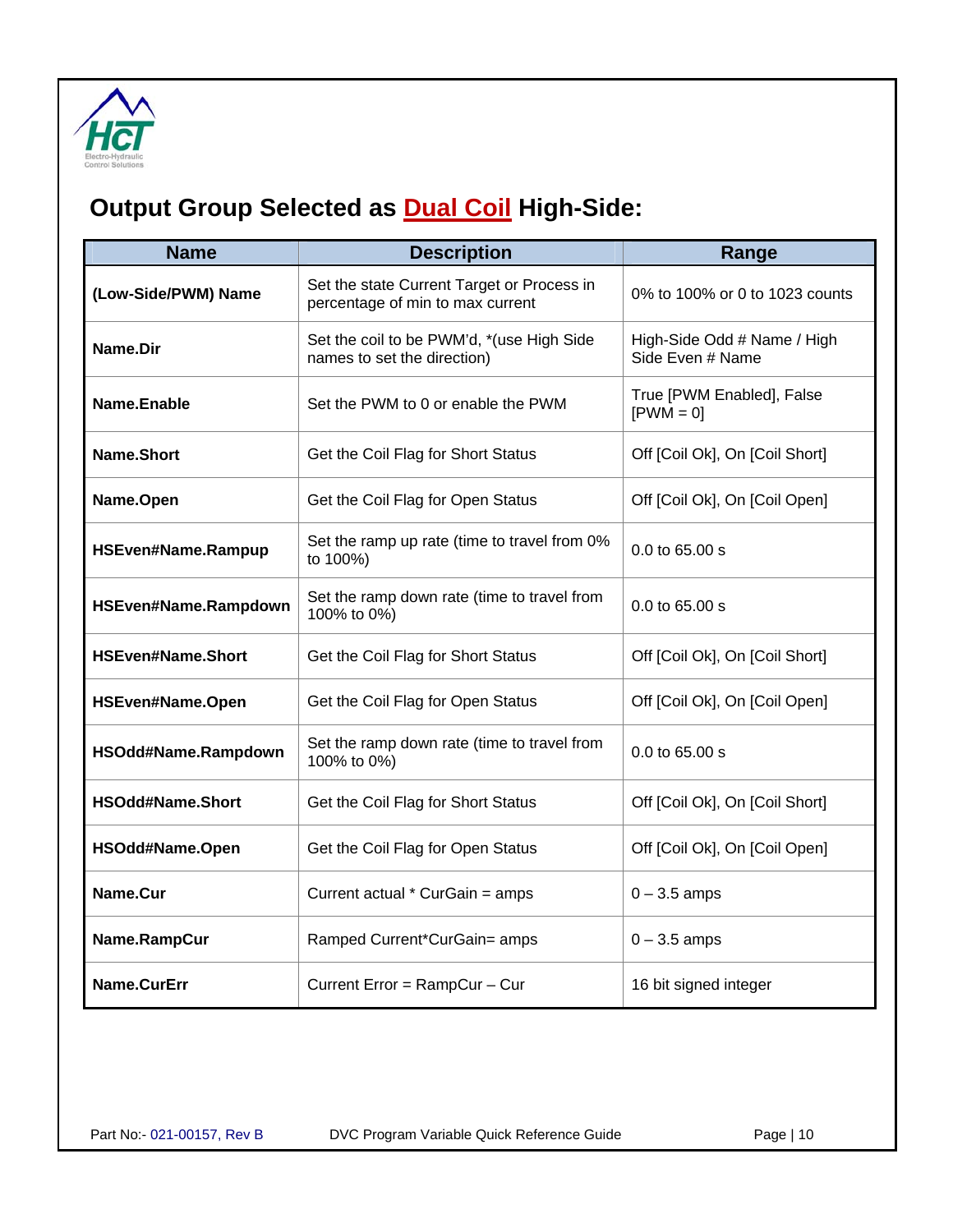<span id="page-10-0"></span>

| <b>Name</b>    | <b>Description</b>                         | Range          |
|----------------|--------------------------------------------|----------------|
| Name.CurSumErr | Current Error accumulated over time        | $0 - 65535$    |
| Name.CurP      | Current Proportional Term Constant "P"     | $0 - 255$      |
| Name.Curl      | Current Proportional Term Constant "I"     | $0 - 255$      |
| Name.MinCurA   | Minimum Current Coil A $*$ .001 = amps     | $0 - 3.5$ amps |
| Name.MaxCurA   | Maximum Current Coil A $*$ .001 = amps     | $0 - 3.5$ amps |
| Name.MinCurB   | Minimum Current Coil B $*$ .001 = amps     | $0 - 3.5$ amps |
| Name.MaxCurB   | Maximum Current Coil B $*$ .001 = amps     | $0 - 3.5$ amps |
| Name.Config    | Configuration Word - Output, Process, Coil |                |

## **Output Group Selected as Single Coil High-Side:**

| <b>Name</b> | <b>Description</b>                                                             | Range                                    |
|-------------|--------------------------------------------------------------------------------|------------------------------------------|
| <b>Name</b> | Set the state Current Target or Process in<br>percentage of min to max current | 0% to 100% or 0 to 1023 counts           |
|             | $0 = 0$ Current, .1% = Min Current, and 100%<br>$=$ Max Current                |                                          |
| Name.Enable | Set the PWM to 0 or enable the PWM                                             | True [PWM Enabled], False<br>$[PWM = 0]$ |
| Name.Short  | Get the Coil Flag for Short Status                                             | Off [Coil Ok], On [Coil Short]           |
| Name.Open   | Get the Coil Flag for Open Status                                              | Off [Coil Ok], On [Coil Open]            |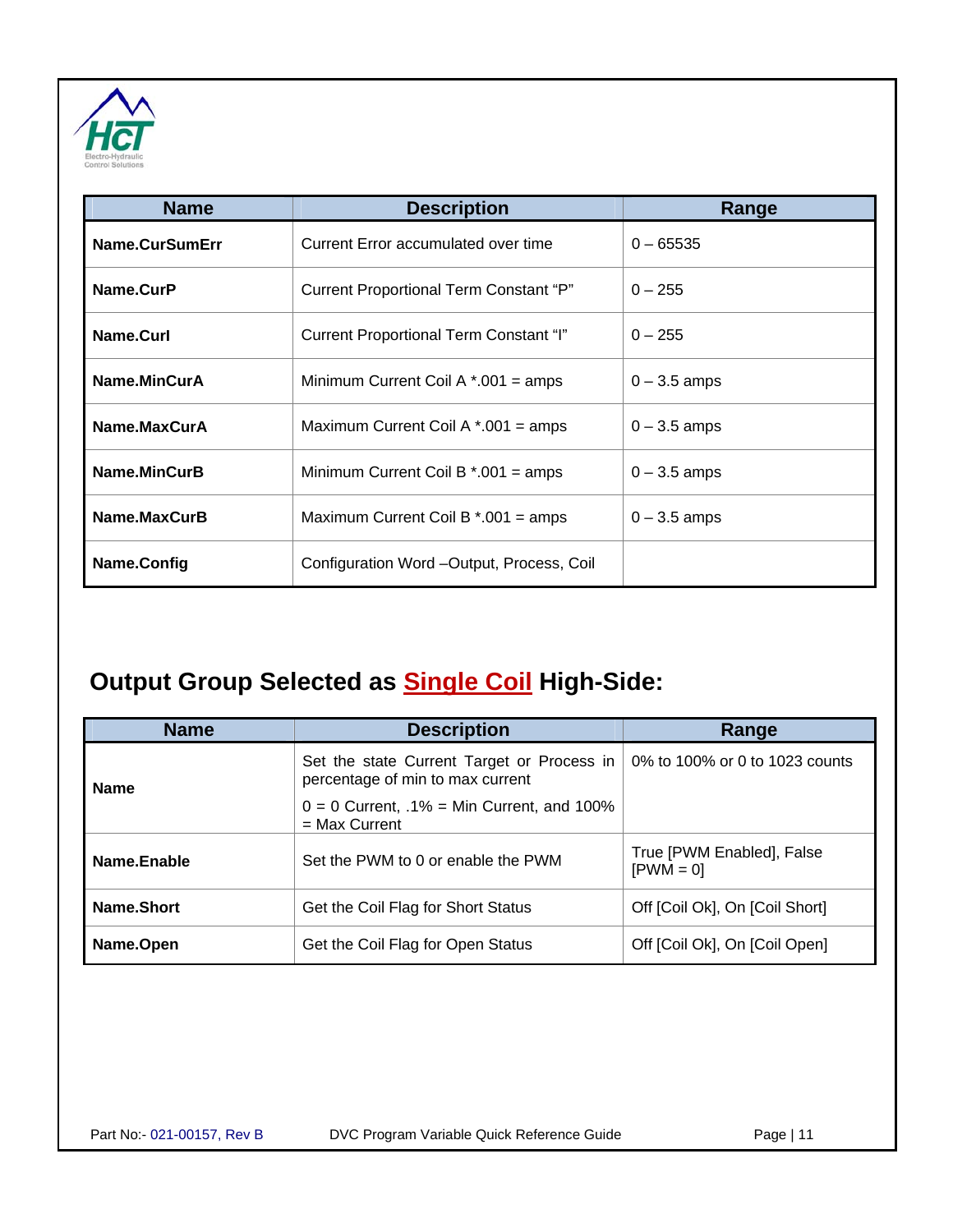<span id="page-11-0"></span>

| <b>Name</b>              | <b>Description</b>                                         | Range                          |
|--------------------------|------------------------------------------------------------|--------------------------------|
| Name.Rampup              | Set the ramp up rate (time to travel from<br>0% to 100%)   | 0.0 to 65.00 s                 |
| Name.Rampdown            | Set the ramp down rate (time to travel from<br>100% to 0%) | 0.0 to 65.00 s                 |
| <b>HSEvenName</b>        | Set the Bang-bang Coil to On or Off                        | Off, On                        |
| <b>HSEven#Name.Short</b> | Get the Coil Flag for Short Status                         | Off [Coil Ok], On [Coil Short] |
| HSEven#Name.Open         | Get the Coil Flag for Open Status                          | Off [Coil Ok], On [Coil Open]  |
| HSOdd#Name.OpenDisable   | Set the Disable Coil Open Detection                        | 0 [Enabled], 1 [Disabled]      |
| <b>HSOdd#Name.Short</b>  | Get the Coil Flag for Short Status                         | Off [Coil Ok], On [Coil Short] |
| HSOdd#Name.Open          | Get/Set the Coil Flag for Open Status                      | Off [Coil Ok], On [Coil Open]  |
| Name.Cur                 | Current actual * CurGain = amps                            | $0 - 3.5$ amps                 |
| Name.RampCur             | Current ramped Currend*CurGain= amps                       | $0 - 3.5$ amps                 |
| Name.CurErr              | Current Error = RampCur - Cur                              | 16 Signed Integer              |
| Name.CurSumErr           | Current Error accumulated over time                        | $0 - 65535$                    |
| Name.CurP                | Current Proportional Term Constant "P"                     | $0 - 255$                      |
| Name.Curl                | Current Proportional Term Constant "I"                     | $0 - 255$                      |
| Name.MinCurA             | Minimum Current Coil A $*$ .001 = amps                     | $0 - 3.5$ amps                 |
| Name.MaxCurA             | Maximum Current Coil A $*$ .001 = amps                     | $0 - 3.5$ amps                 |
| Name.Config              | Configuration Word -Output, Process, Coil                  |                                |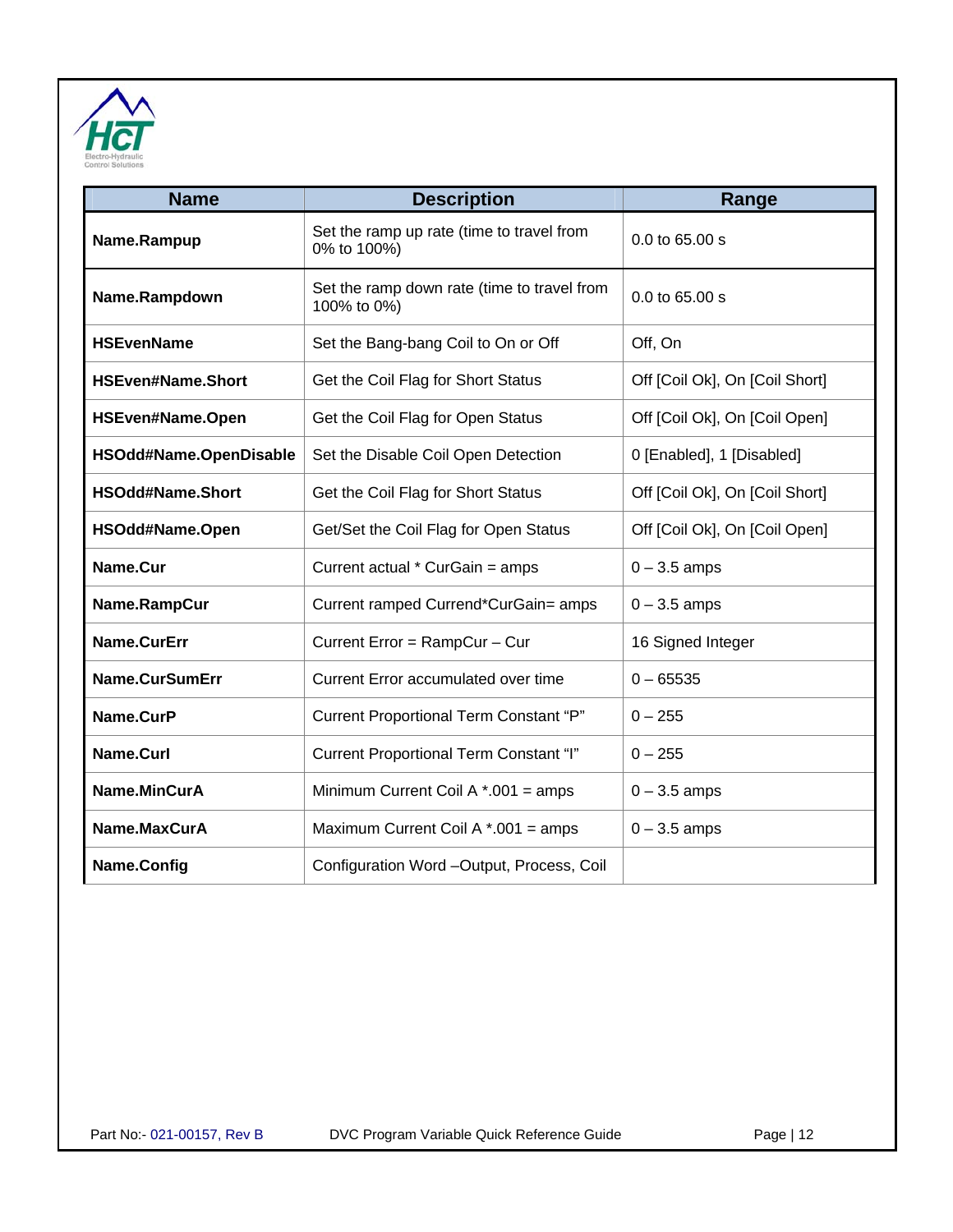<span id="page-12-0"></span>

# **Output Group Selected as Single Coil Low-Side:**

| <b>Name</b>              | <b>Description</b>                                                                                                                              | Range                                    |  |
|--------------------------|-------------------------------------------------------------------------------------------------------------------------------------------------|------------------------------------------|--|
| <b>Name</b>              | Set the state Current Target or Process in<br>percentage of min to max current<br>$0 = 0$ Current, .1% = Min Current, and 100%<br>= Max Current | 0% to 100% or 0 to 1023 counts           |  |
| Name.Enable              | Set the PWM to 0 or enable the PWM                                                                                                              | True [PWM Enabled], False<br>$[PWM = 0]$ |  |
| Name.Short               | Get the Coil Flag for Short Status                                                                                                              | Off [Coil Ok], On [Coil Short]           |  |
| Name.Open                | Get the Coil Flag for Open Status                                                                                                               | Off [Coil Ok], On [Coil Open]            |  |
| Name.Rampup              | Set the ramp up rate (time to travel from 0%<br>to 100%)                                                                                        | 0.0 to 65.00 s                           |  |
| Name.Rampdown            | Set the ramp down rate (time to travel from<br>100% to 0%)                                                                                      | $0.0$ to 65.00 s                         |  |
| <b>HSEvenName</b>        | Set the Bang-bang Coil to On or Off                                                                                                             | Off, On                                  |  |
| <b>HSEven#Name.Short</b> | Get the Coil Flag for Short Status                                                                                                              | Off [Coil Ok], On [Coil Short]           |  |
| HSEven#Name.Open         | Get the Coil Flag for Open Status                                                                                                               | Off [Coil Ok], On [Coil Open]            |  |
| <b>HSOddName</b>         | Set the Bang-bang Coil to On or Off                                                                                                             | Off, On                                  |  |
| HSOdd#Name.OpenDisable   | Set the Disable Coil Open Detection                                                                                                             | 0 [Enabled], 1 [Disabled]                |  |
| HSOdd#Name.Short         | Get the Coil Flag for Short Status                                                                                                              | Off [Coil Ok], On [Coil Short]           |  |
| HSOdd#Name.Open          | Get/Set the Coil Flag for Open Status                                                                                                           | Off [Coil Ok], On [Coil Open]            |  |
| Name.Cur                 | Current actual * CurGain = amps                                                                                                                 | $0 - 3.5$ amps                           |  |
| Name.RampCur             | Current ramped Currend*CurGain= amps                                                                                                            | $0 - 3.5$ amps                           |  |
| Name.CurErr              | Current Error = RampCur - Cur                                                                                                                   | 16 Signed Integer                        |  |
| Name.CurSumErr           | Current Error accumulated over time                                                                                                             | $0 - 65535$                              |  |
| Name.CurP                | Current Proportional Term Constant "P"                                                                                                          | $0 - 255$                                |  |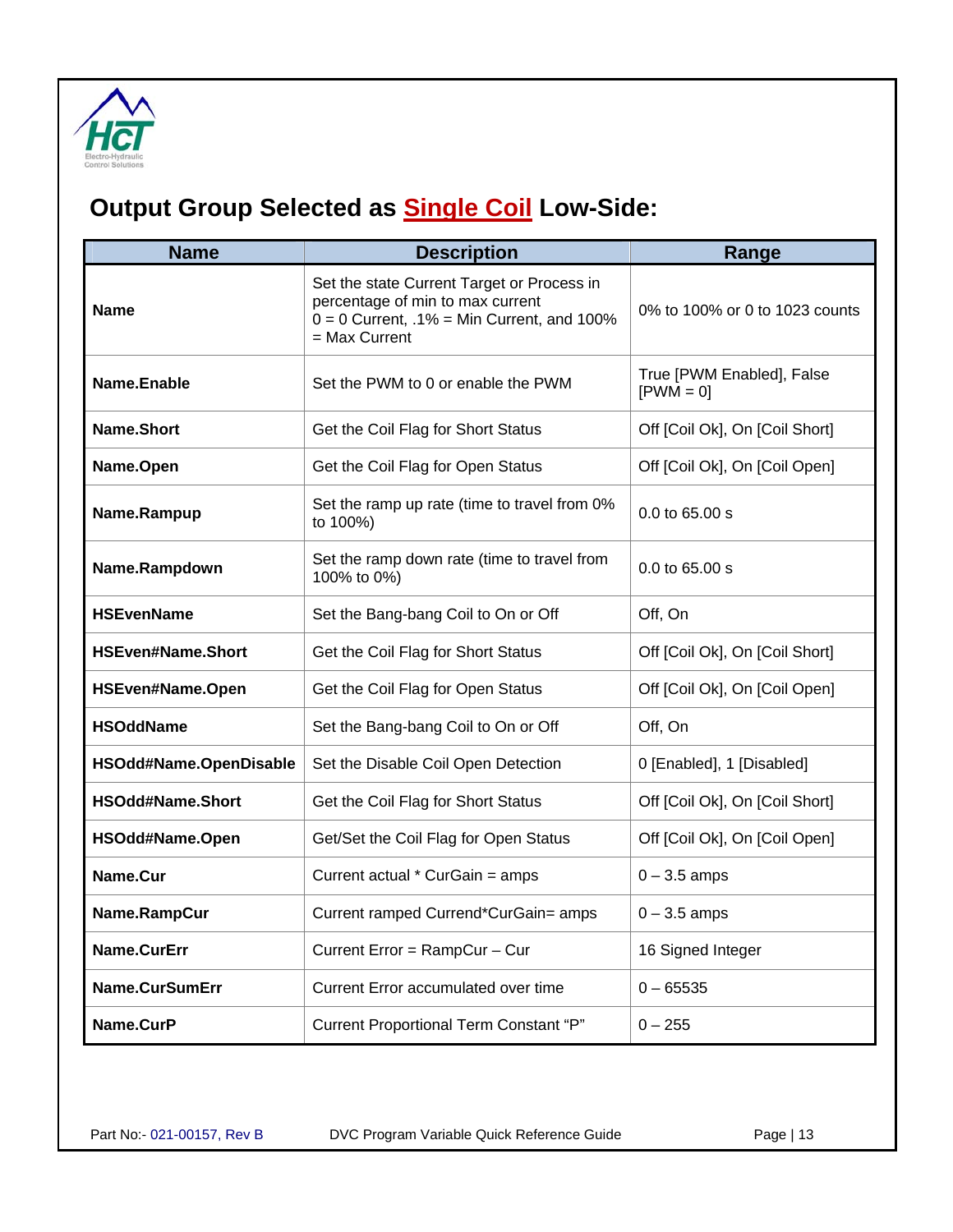<span id="page-13-0"></span>

### **Status LED:**

| <b>Description</b><br><b>Name</b> |                                                                                                                                                                 | Range      |
|-----------------------------------|-----------------------------------------------------------------------------------------------------------------------------------------------------------------|------------|
| <b>BlinkCode</b>                  | The Status LED blinks the amount of times equal to<br>the number written to this location. When the<br>blinking is done, the value for this location will be 0. | 0 to 65535 |

# **Power Supply:**

| <b>Name</b> | <b>Description</b>                                                                                      |  |
|-------------|---------------------------------------------------------------------------------------------------------|--|
| Supply      | The Power Supply voltage. This variable will return counts of 0 to 1023 for a<br>scale of 0 to 35.2 VDC |  |

## **Temperature:**

| <b>Name</b>     | <b>Description</b>                                                                                                                   |  |
|-----------------|--------------------------------------------------------------------------------------------------------------------------------------|--|
| DVC Temperature | Internal DVC5/7 controller temperature. The value returned is in units of<br>degrees $C + 40$ . Therefore, $-40$ C is returned as 0. |  |

#### **Continuous Counter:**

| <b>Name</b>      | <b>Description</b>                                                                                                                                                                                                                 |  |
|------------------|------------------------------------------------------------------------------------------------------------------------------------------------------------------------------------------------------------------------------------|--|
| FreeRunningTimer | 16 bit counter that continually increments every 100 micro second. Counts from<br>0 to 65535 (6.5 seconds) then begins again. Could be used to show timing<br>between two events, as long as these events were within 6.5 seconds. |  |

#### **DVC Mac ID:**

| <b>Name</b>  | <b>Description</b>                                      |  |
|--------------|---------------------------------------------------------|--|
| <b>MACID</b> | This variable returns the Mac ID of the DVC controller. |  |

#### **Coil Gains:**

| <b>Name</b>                                        | <b>Description</b>                                                                                                                                                                                                                                                                                                                                |           |
|----------------------------------------------------|---------------------------------------------------------------------------------------------------------------------------------------------------------------------------------------------------------------------------------------------------------------------------------------------------------------------------------------------------|-----------|
| HC Coil Gain OG1 to OG3<br>LC Coil Gain OG1 to OG3 | These variables return the coil gain constant used by the BIOS to determine<br>actual coil current from analog to digital values derived by the controller's<br>processor. You use these values if you wish to dynamically change maximum<br>and minimum current setting in your application.<br>Max_cur = (current_in_ma * 100)/HC_Coil_Gain_OG1 |           |
| Part No:- 021-00157, Rev B                         | DVC Program Variable Quick Reference Guide                                                                                                                                                                                                                                                                                                        | Page   14 |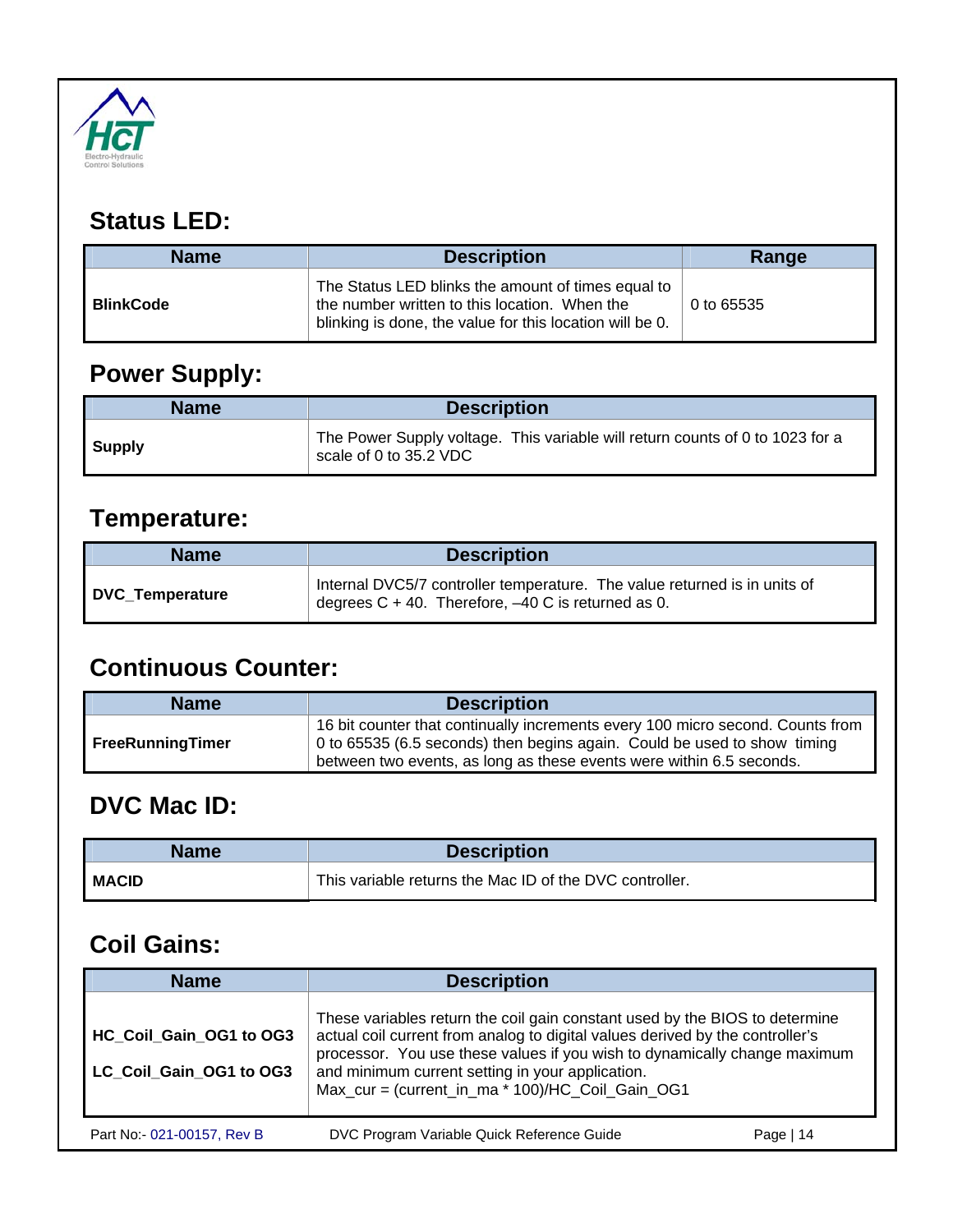<span id="page-14-0"></span>

#### **Enable Process PI Variables:**

#### **NOTES:**

- The Name field is the Low-Side name. The default variable name is replaced with the specified name.
- **Setpoint and Feedback MUST have the same units.**

| <b>Name</b>    | <b>Description</b>                              | Range                          |  |
|----------------|-------------------------------------------------|--------------------------------|--|
| Name.Setpoint  | The desired % set point position for the output | 0% to 100% or 0 to 1023 counts |  |
| Name.Feedback  | The % feedback position for the output          | 0% to 100% or 0 to 1023 counts |  |
| Name.ProErr    | Error = Set point - Feedback                    | 16 bit signed integer          |  |
| Name.ProSumErr | Error accumulated over time                     | $0 - 65535$                    |  |
| Name.ProP      | Process Proportional Term Constant "P"          | $0 - 255$                      |  |
| Name.Prol      | Process Proportional Term Constant "I"          | $0 - 255$                      |  |
| Name.Proltime  | Update / Integration Time                       | 0.0 to 650.00 s                |  |
| Name.Cur       | Current actual * CurGain = amps                 | $0 - 3.5$ amps                 |  |
| Name.RampCur   | Current ramped Currend*CurGain= amps            | $0 - 3.5$ amps                 |  |
| Name.CurErr    | Current Error = RampCur - Cur                   | 16 bit signed integer          |  |
| Name.CurSumErr | Current Error accumulated over time             | $0 - 65535$                    |  |
| Name.CurP      | Current Proportional Term Constant "P"          | $0 - 255$                      |  |
| Name.Curl      | Current Proportional Term Constant "I"          | $0 - 255$                      |  |
| Name.MinCurA   | Minimum Current Coil A $*$ .001 = amps          | $0 - 3.5$ amps                 |  |
| Name.MaxCurA   | Maximum Current Coil A *.001 = amps             | $0 - 3.5$ amps                 |  |
| Name.MinCurB   | Minimum Current Coil B $*$ .001 = amps          | $0 - 3.5$ amps                 |  |
| Name.MaxCurB   | Maximum Current Coil B $*$ .001 = amps          | $0 - 3.5$ amps                 |  |
| Name.Config    | Configuration Word - Output, Process, Coil      |                                |  |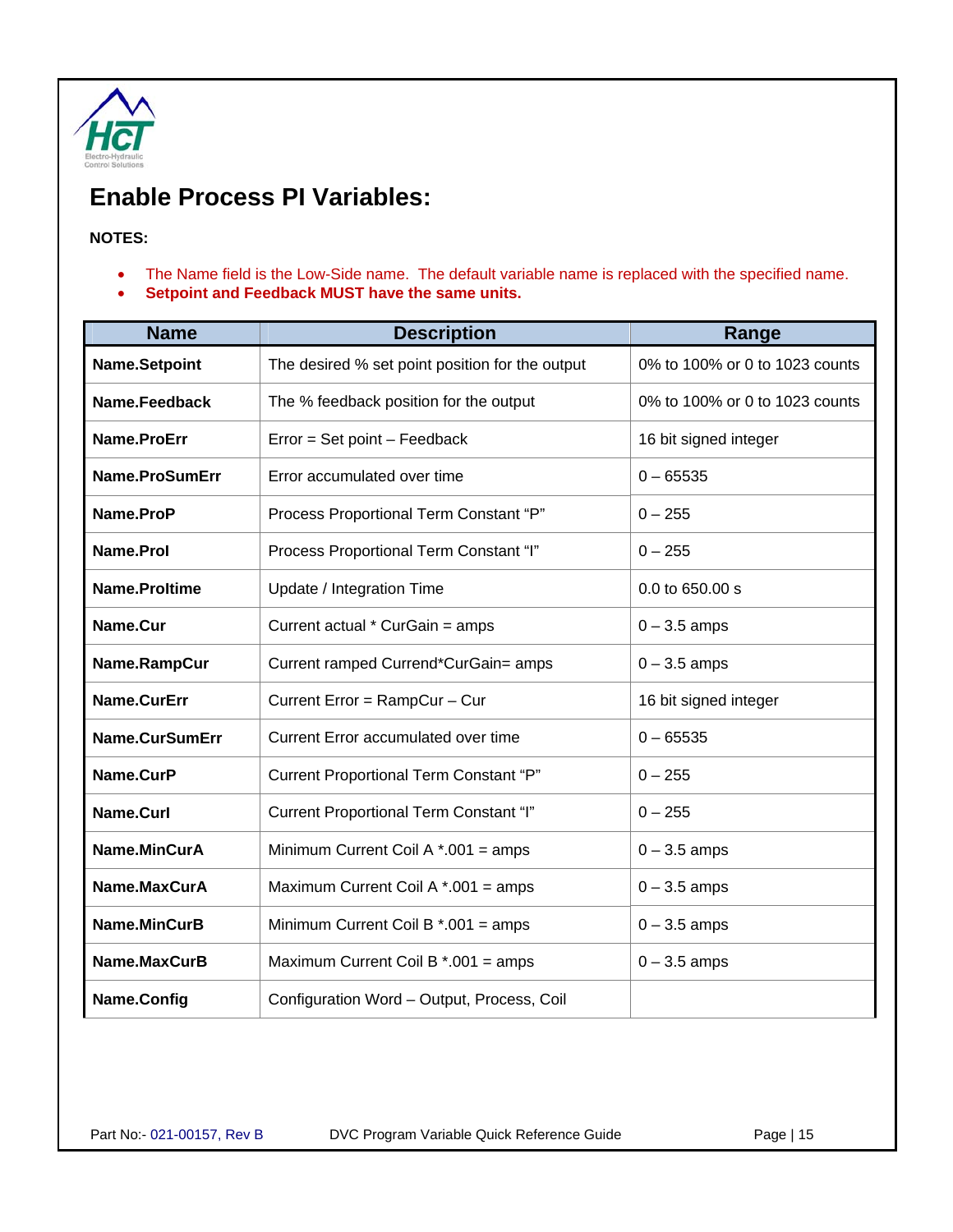<span id="page-15-0"></span>

# **Input / Output Functions:**

| <b>Name</b>         | <b>Description</b>                                                                              | Range                          |
|---------------------|-------------------------------------------------------------------------------------------------|--------------------------------|
| Name.In             | Changing this variable will update the "Name.Out"<br>variable by the BIOS after a delay of 10ms | 0% to 100% or 0 to 1023 counts |
| Name.Out            | The Output of the Transfer Function                                                             | 0% to 100% or 0 to 1023 counts |
| Name.X0             | The X0 of the input function                                                                    | 0% to 100% or 0 to 1023 counts |
| Name <sub>.X1</sub> | The X1 of the input function                                                                    | 0% to 100% or 0 to 1023 counts |
| Name <sub>.X2</sub> | The X2 of the input function                                                                    | 0% to 100% or 0 to 1023 counts |
| Name <sub>.X3</sub> | The X3 of the input function                                                                    | 0% to 100% or 0 to 1023 counts |
| Name <sub>.X4</sub> | The X4 of the input function                                                                    | 0% to 100% or 0 to 1023 counts |
| Name <sub>.X5</sub> | The X5 of the input function                                                                    | 0% to 100% or 0 to 1023 counts |
| Name.X6             | The X6 of the input function                                                                    | 0% to 100% or 0 to 1023 counts |
| Name <sub>.X7</sub> | The X7 of the input function                                                                    | 0% to 100% or 0 to 1023 counts |
| Name.Y0             | The Y0 of the output function                                                                   | 0% to 100% or 0 to 1023 counts |
| Name <sub>.Y1</sub> | The Y1 of the output function                                                                   | 0% to 100% or 0 to 1023 counts |
| Name.Y2             | The Y2 of the output function                                                                   | 0% to 100% or 0 to 1023 counts |
| Name.Y3             | The Y3 of the output function                                                                   | 0% to 100% or 0 to 1023 counts |
| Name.Y4             | The Y4 of the output function                                                                   | 0% to 100% or 0 to 1023 counts |
| Name.Y5             | The Y5 of the output function                                                                   | 0% to 100% or 0 to 1023 counts |
| Name.Y6             | The Y6 of the output function                                                                   | 0% to 100% or 0 to 1023 counts |
| Name.Y7             | The Y7 of the output function                                                                   | 0% to 100% or 0 to 1023 counts |

Part No:- 021-00157, Rev B DVC Program Variable Quick Reference Guide Page | 16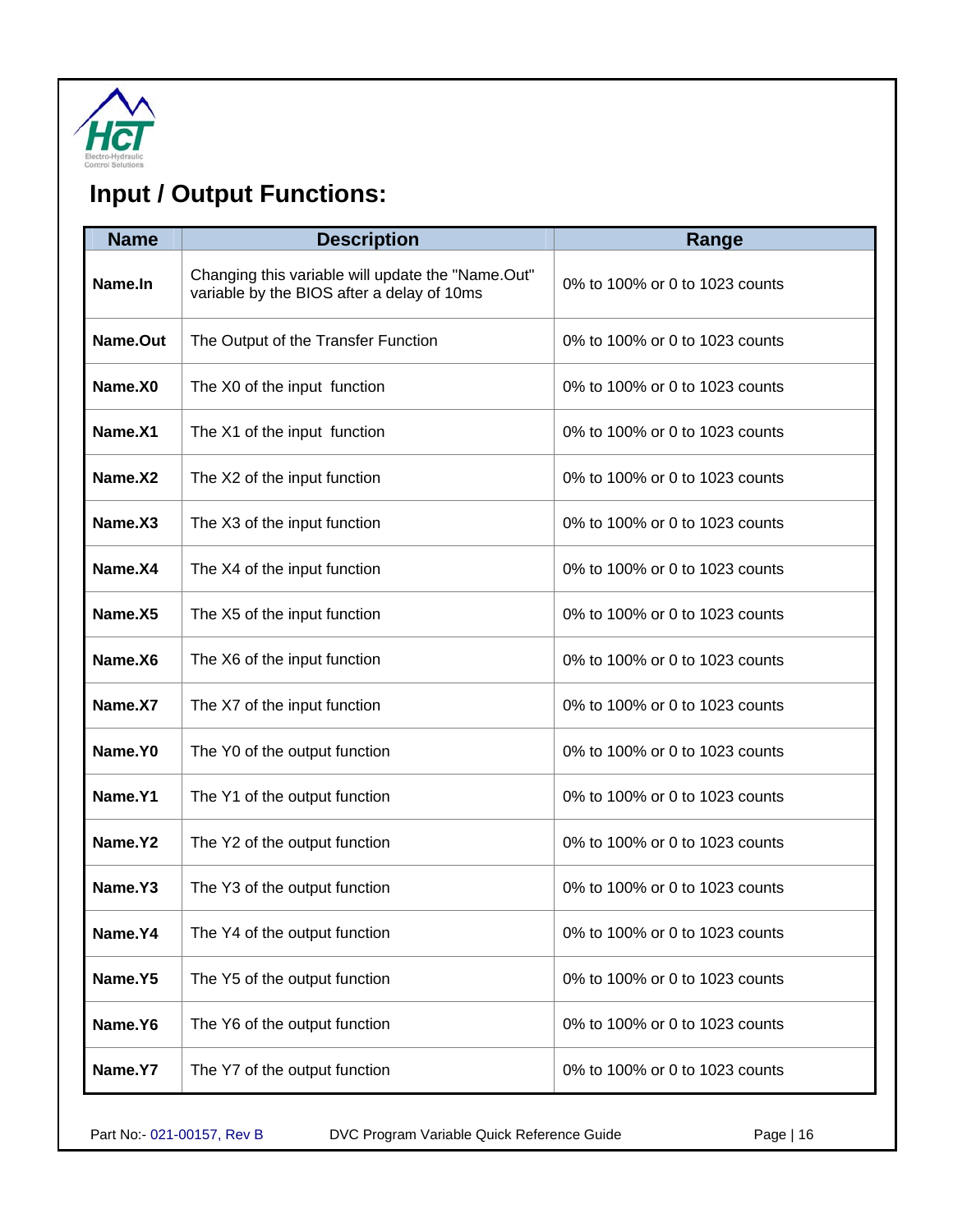

#### **Table of definitions used in this manual:**

| <b>Definition</b> | <b>Description</b>                             | <b>Units</b>   | <b>Notes</b>                                |
|-------------------|------------------------------------------------|----------------|---------------------------------------------|
| <b>Bang Bang</b>  | <b>ON/OFF valve or output</b><br>with NO ramps | $\blacksquare$ |                                             |
| <b>PWM</b>        | <b>Pulse Width Modulation</b>                  | %              | <b>Efficient method of</b><br>driving coils |
|                   |                                                |                |                                             |